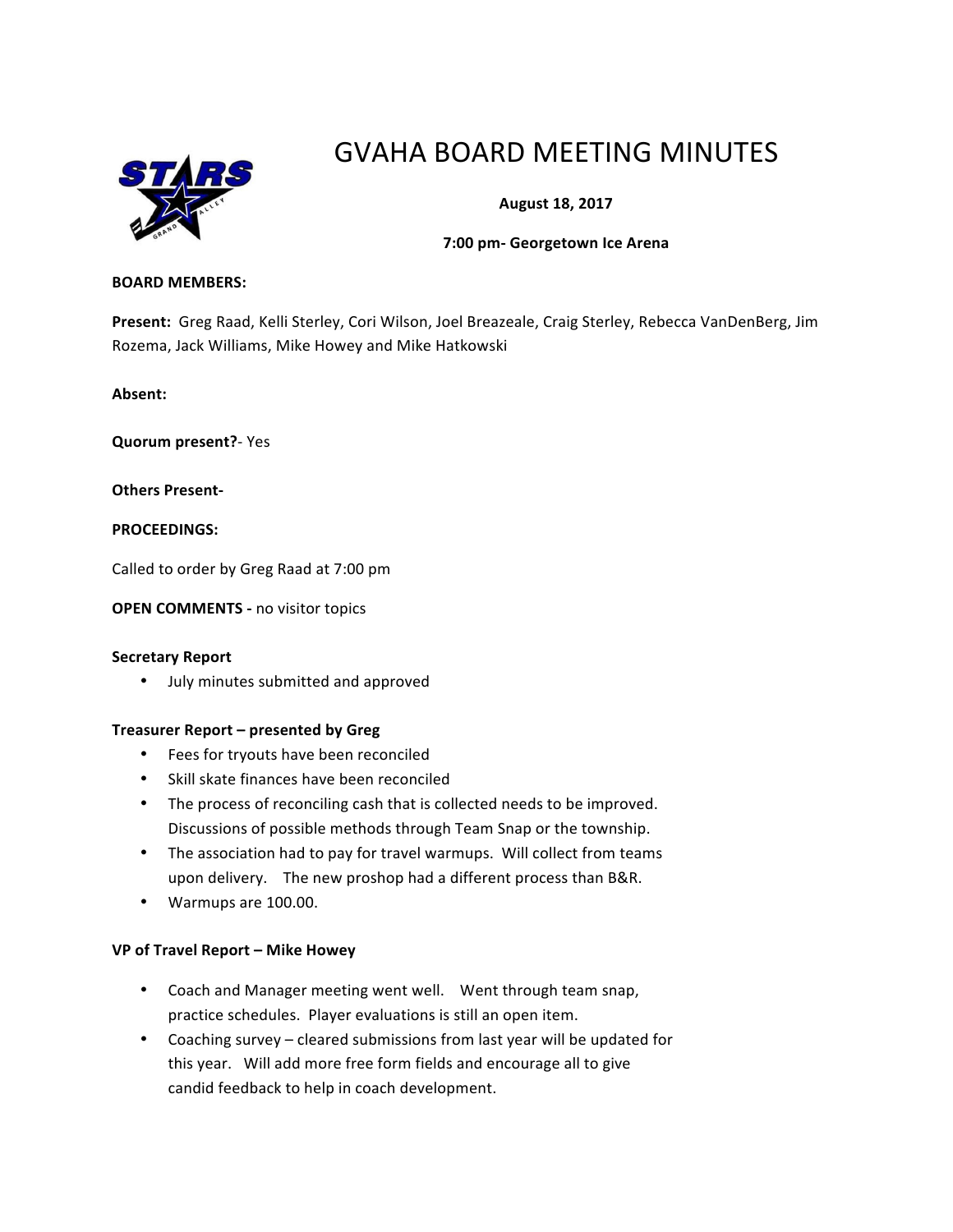- Kick Off Meeting is September  $9<sup>th</sup>$ .
- Travel jerseys are in.
- Ogles team may be looking for a manager

## **VP House Report – Jim Rozema**

- Evaluations were discussed at the house coach meeting. In need of a better way of compiling the data as each coach did it a different way (by hand, different forms, pdf etc.)
	- $\circ$  Discussions of easier ways to compile data and how to facilitate it efficiently on the ice.
- Jim will attend Adray kick off meeting
- House scheduling meeting is October  $1<sup>st</sup>$
- Picture day scheduling discussions tentatively planned for 10/8
- Jersey hand outs Discussions of how to make this a special thing for the squirts and possibly all teams. Reiterating what it means to be a Star.
- Practice times have been established for house and travel.
	- $\circ$  Will be published together
	- $\circ$  Publication should include power skate times
- PeeWee house registration has been closed at 16 players.
- Currently 26 Squirts have been registered

## **Hockey Director Report- Jack Williams/Joel Breazeale**

- Bantam house team will be folding. Players will have the option to play JV if they are interested. Discussions of communication plan.
- Alex Whitman goalie coach announcement
	- $\circ$  Will be on ice once a week with every team at practice. He will educate goalies and coaches.
	- $\circ$  Discussions of payment and fund allocation for that
- Power skates start  $9/18$  suggested for squirt and older.
- Discussions of clearly communicating when the end of each season is. It seems to be a grey area with each team.
	- Joel has donated agility training equipment to the rink (weights, medicine balls, etc). Discussions of building up our off ice program. Location, logistics, how to keep the area free of stick handlers and how this will coincide with our partnership with Freak Factory.

## **Fundraising Report – Kelli Sterley**

• Bob's orders are due on the  $19^{th}$ .